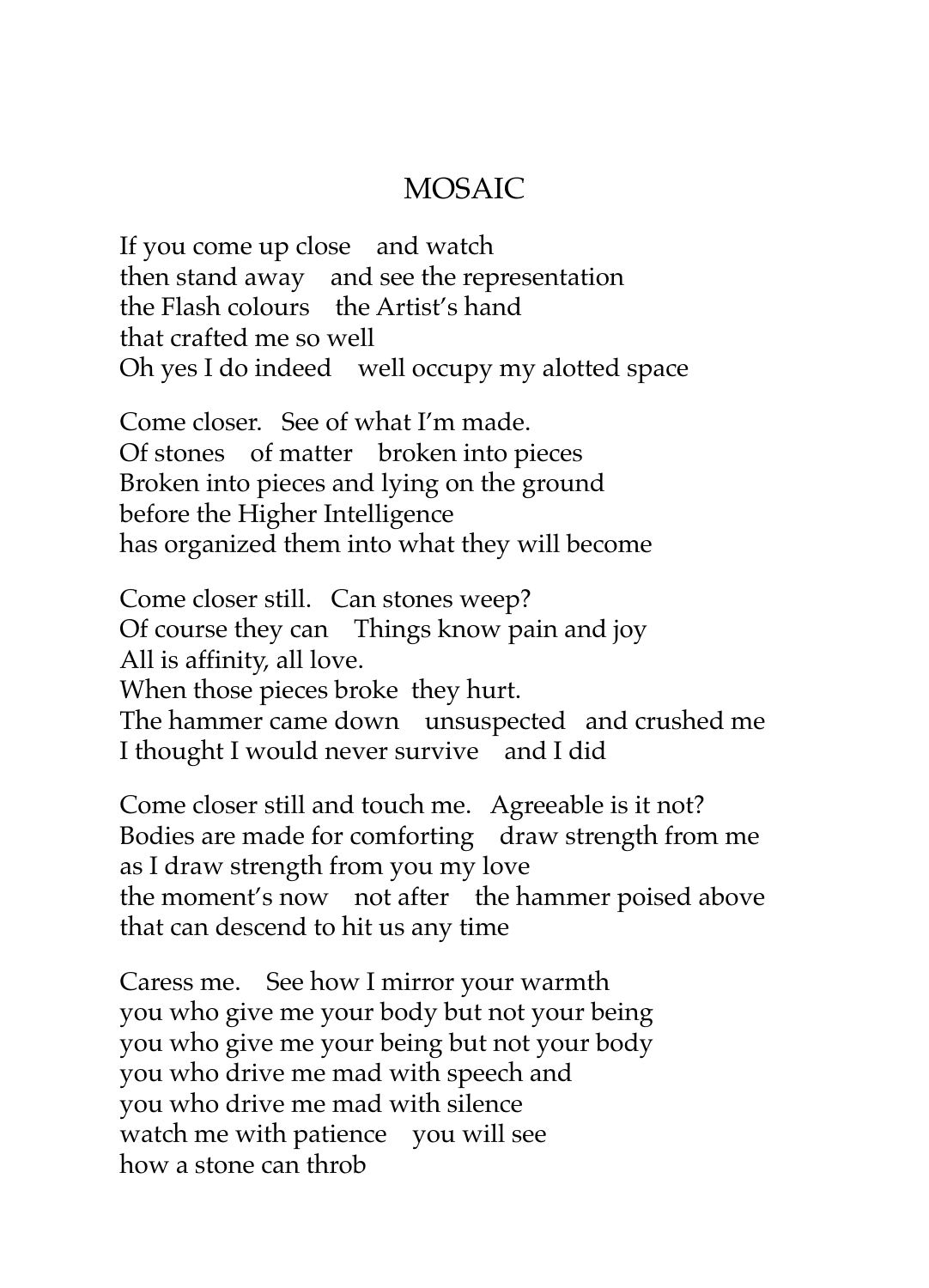Pick me up and hold me closer still I have been leached by a million tides So long was I on that beach I thought I'd never change I did

I changed because you touched me don't you know? How can it be you do not realize?

But of course you don't You idly picked up a pebble to skim it on the waves And in that brief moment before going under I did hold the Galaxies in my grasp

Because your loving hand on my body reactivated the volcano that made me long ago linked the elements together brought the animal into play and changed forever the matter of which I'm made

And now you walk on down the beach and other stones do catch your eye no more no less interesting than I

Remember me. I was not long with you my love But now I have a job to do You will obey me now Shut your eyes take three steps back and open them again

See? Now look at me. Where am I? You cannot see me here What you had within your hand is gone and yet before you spread amalgamated into a wider being

Cherish me. Stone is passion and passion stone I saw you take three steps I was inside you then and then you took three more and I was gone again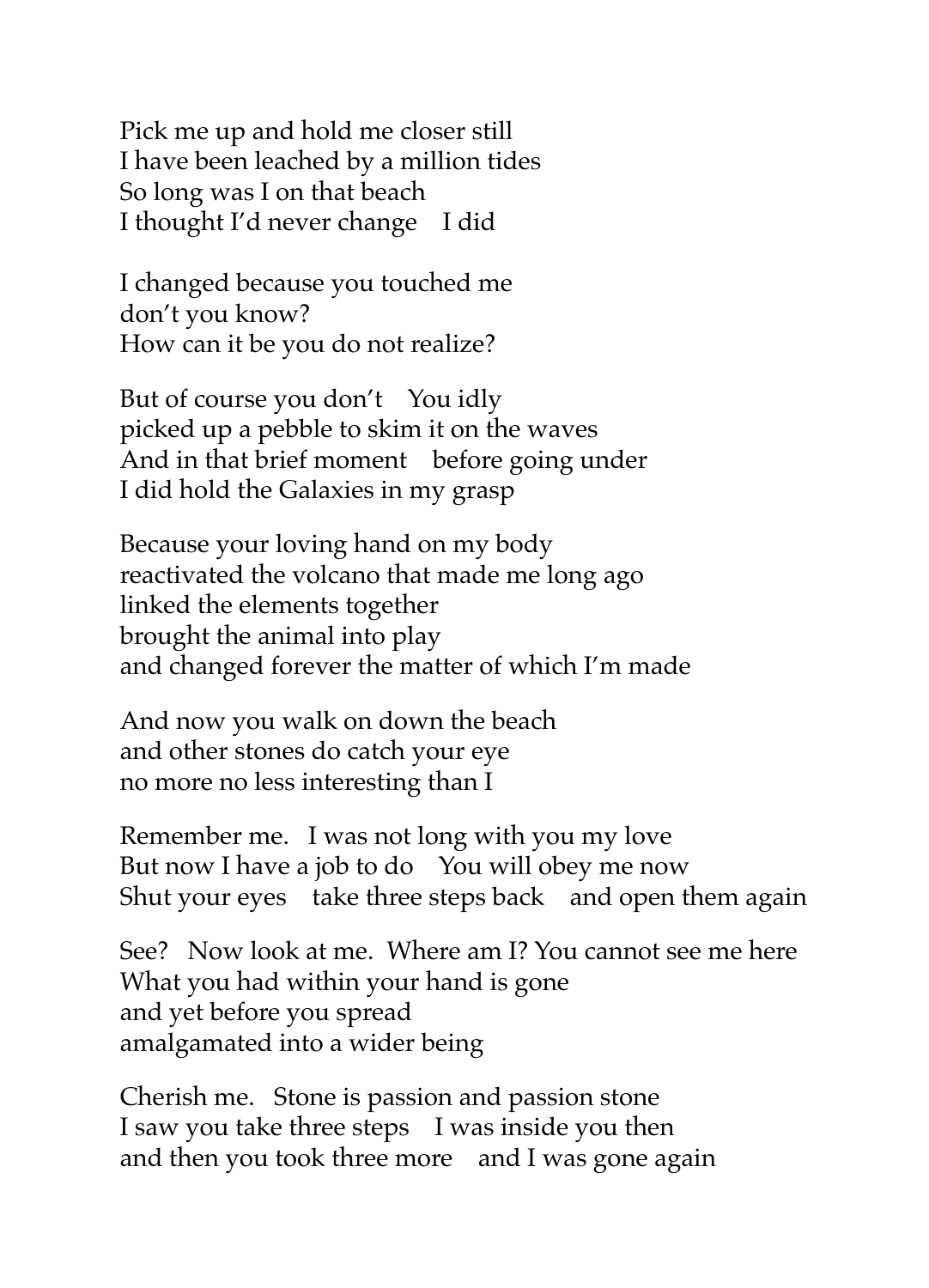Look on me. Recognize me. See me in this dance and you will see yourself for I am you

and if you're joined to me up here associated we will be forever and a day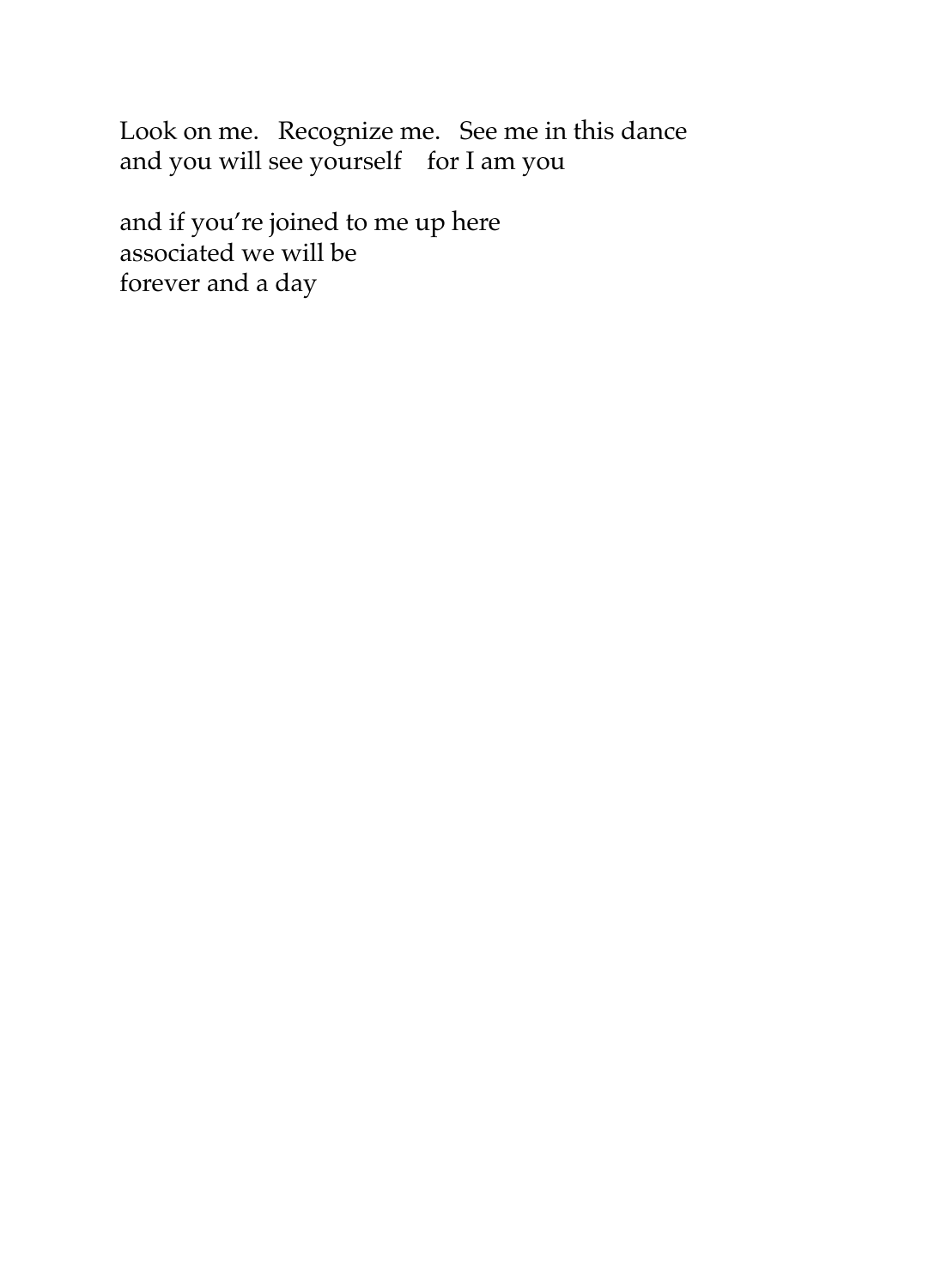## TIME ENOUGH

May I have a quarter century please I've got a little project on a short history of modern art with philosophical intro about where we're from and where we're headed for

All right then how about ten years I'll write a fictional account of emigration how the disasters of the world make victims who move elsewhere wake up and become the men whose destiny is to assimilate the changes that are to come

What about a year then I've done ten pages of this book about a terrorist who learns about his anger decides that no-one is to blame and frees himself from the magic of the bomb

If I had a month I could do this cycle of poems starting with the womb and working backwards through the genetic fingerprint to where affinity began where life leapt into being when we recognized another

A week would give me time to order my work I never revise enough my poetry peeks through the unpaid bills on my desk like morning-glories in the dewey dawn how about a slim volume to represent my life

A day might enable me to get my typing done